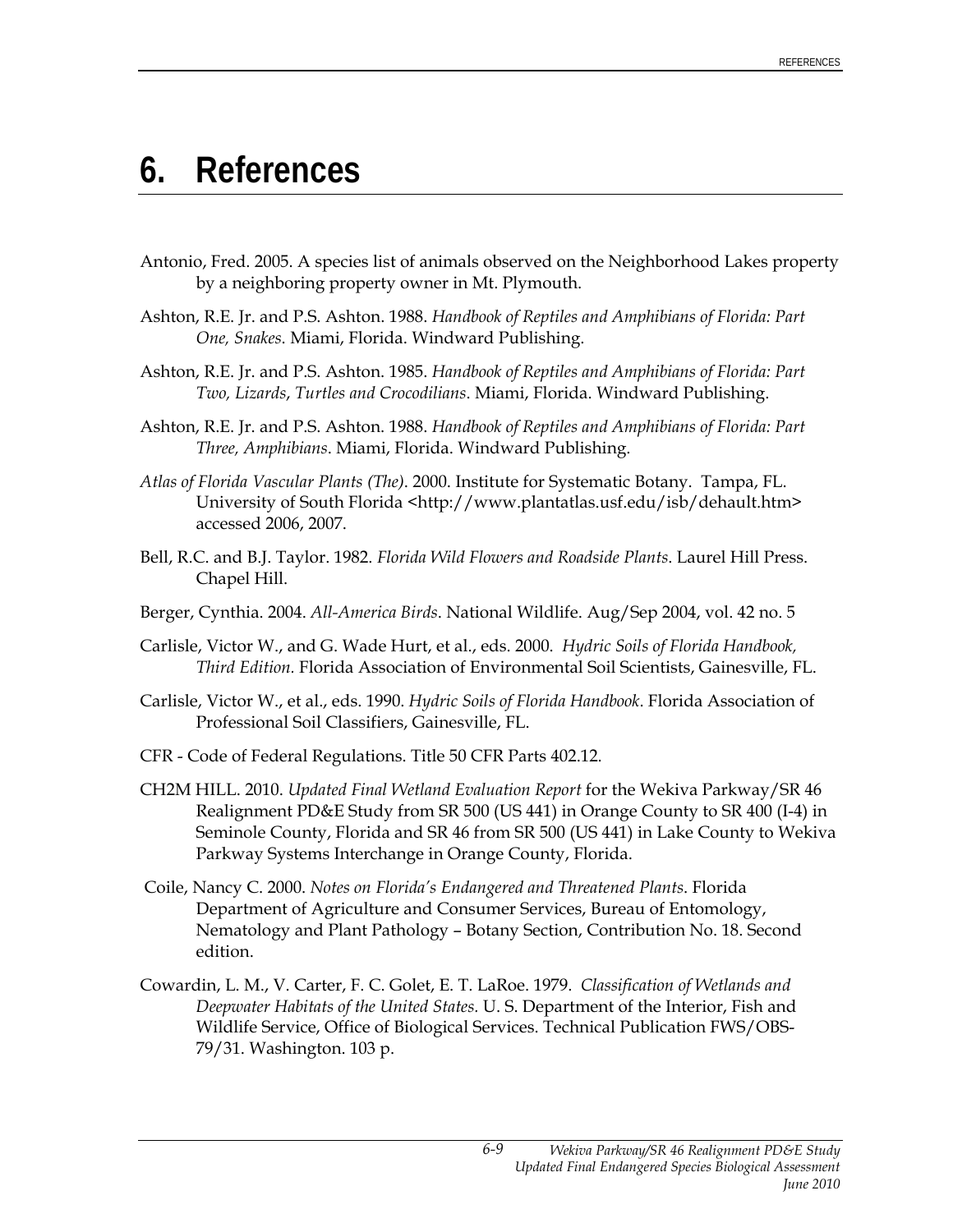- Morgan Environmental Consulting, Inc. 2004. *Threatened and Endangered Species Report Neighborhood Lakes, +532 Acres.* Prepared for C&G Real Estate Group, Inc. Altamonte Springs, Florida.
- Morgan Environmental Consulting, Inc. 2005. Personal communications with Mr. Jim Morgan in May and June 2005, and with Mr. Steve Butler in June 2005.
- Owen, Rick. November 30, 2005. Wekiva River Basin State Parks. Florida Department of Environmental Protection. *Biological Opinion Concerning West BMK Tract and Potential Impacts by Wekiva Parkway*.
- Roof, J. and J. Wooding. 1996. *Evaluation of the S. R. 46 wildlife crossing in Lake County, Florida*. Florida Cooperative Fish and Wildlife Service Research Unit, U.S. biological Service technical Report #54.
- St. Johns River Water Management District (SJRWMD). 2003. *Recreation Guide to District Lands, Fourth Edition. SJRWMD*. Palatka, Florida.
- SJRWMD. 2005. *Chapter 40C-41. F.A.C. Environmental Research Permits: Surface Water Management Basin Criteria. Revised February 10, 2005. SJRWMD*. Palatka, Florida.
- Wekiva Basin Area Task force. 2003. *Final Report: Recommendations for Planning and Location the Wekiva Parkway while Preserving the Wekiva River Basin Ecosystem*. January 15, 2003. Submitted to Governor Jeb Bush, FDOT, OOCEA, SCEA. Pursuant to Executive Order 2002-259.
- U.S. Army Corps of Engineers (USACE). 2005. Important Manatee Area Maps. As provided on the USFWS website. <http://myfwc.com/manatee/permits/CorpMaps.htm>
- U.S. Department of Agriculture. 2005. Forest Service San Dimas Technology and Development Center. August 15, 2005. *Wildlife Crossings Toolkit*. <www.wildlifecrossings.info/beta2.htm>. Contributors: Utah State University's Jack H. Berryman Institute, S.J. and Jessie E. Quinney Foundation, Federal Highway Administration, and Western Transportation Institute.
- U. S. Department of the Agriculture, Natural Resources Conservation Service. 1971. *Soil Survey of Lake County, Florida*.
- U. S. Department of the Agriculture, Natural Resources Conservation Service. 1989. *Soil Survey of Orange County, Florida*.
- U. S. Department of the Agriculture, Natural Resources Conservation Service. 1990. *Soil Survey of Seminole County, Florida*.
- U.S. Department of Transportation (USDOT) 2000. Federal Highway Administration. March 21. *Bear Underpasses*. <http://www.fhwa.dot.gov/environment/wildlifecrossings/bear.htm>.
- U.S. Environmental Protection Agency. 1998. Federal Register: December 8, 1998 (Volume 63, Number 235). *Endangered and Threatened Wildlife and Plants; New 12-month Finding for a Petition to List the Florida Black Bear.* <http://www.epa.gov/fedrgstr/EPA-SPECIES/1998/December/Day-08/e32547.htm>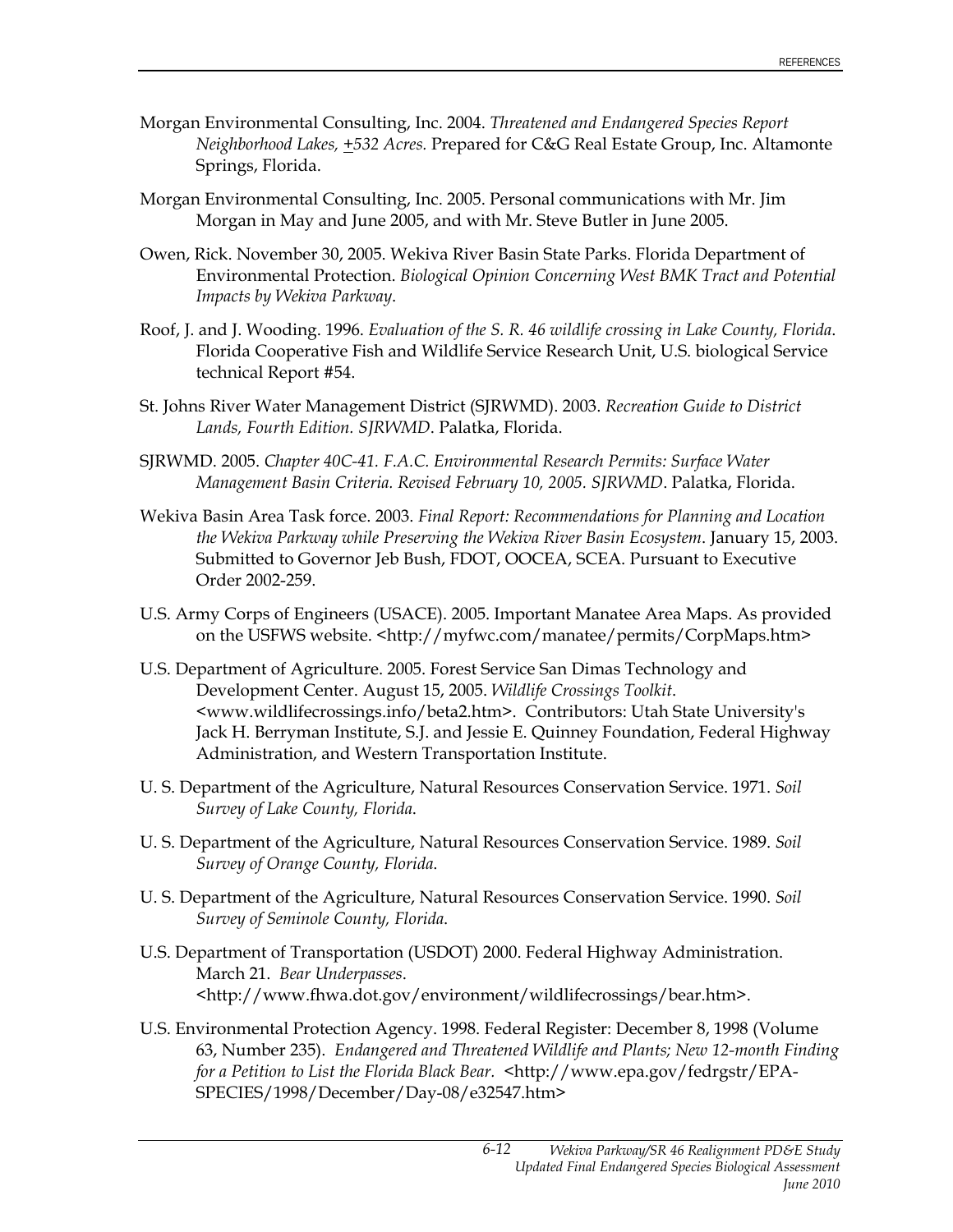- FWC. 2005. *Draft Biological Status Report Gopher Tortoise*. November 2005. Biological Review Panel: Kevin M. Enge, et. al. Tallahassee, FL.
- FWC. 2006a. *Black Bear Populations in Florida.* <http://myfwc.com/bear/distribmap.htm>
- FWC. 2006b. The "Bear" Facts Mortality. <http://www.myfwc.com/bear/mortality.htm>
- FWC. 2006c. *Eagle Nest Locator*. <http://www.myfwc.com/eagle/eaglenests/Default.asp>
- FWC. 2006d. Burrowing Owl Nest Protection Guidelines and Procedures in Urban Areas. <http://myfwc.com/permits/protected-wildlife/permits.html>
- FWC. 2006e. Species Spotlight. "American Kestrel". <*http://myfwc.com/viewing/species/kestrel.htm>* website accessed November 10, 2006.
- FWC. 2006f. *Wading Bird Colony Location*. <http://myfwc.com/waders/>
- FWC. 2007a. Bald Eagle Management Plan (*Haliaeetus leucocephalus)*. April 2008. Team: Boughton, Brush, Eggeman, Holway, Lowe, Prince, Sullican, and Trudeau. FWC. 620 South Meridian Street. Tallahassee, FL 32399-1600.
- FWC. 2007b. Gopher Tortoise Management Plan (*Gopherus polyphemus*). September 2007. Team: Holder, Allen, Berish, Hinkle, Kropp, McCann, Williams, and Yaun. FWC. 620 South Meridian Street. Tallahassee, FL 32399-1600.
- Florida Natural Areas Inventory (FNAI). 2005. Response to Occurrence Report Request for Wekiva Parkway/SR 46 Realignment PD&E project area. April 12, 2005 letter from FNAI Environmental Reviewer.
- FNAI. 2001. *Field Guide to the Rare Plants and Animals of Florida. <*http://fnai.org/fieldguide/search\_001.cfm>
- Greenberg, C. H., A. Storfer, G. W. Tanner, and S. G. Mech. 2003. *Amphibians using isolated, ephemeral ponds in Florida longleaf pine uplands: population dynamics and assessment of monitoring methodologies.* Final Report. Florida Fish and Wildlife Conservation Commission, Tallahassee, Florida.
- Gilbert, T., R. Kautz, T. Eason, R. Kawula, and C. Morea. 2001. *Prioritization of Statewide Black Bear Roadkill*. Florida Fish and Wildlife Conservation Commission. In Road Ecology Center, University of California, Davis.
- Jackson, S.D. and C.R. Griffin. 2000. *A Strategy for Mitigating Highway Impacts in Wildlife*. Pp. 143-159 In Messmer, T.A. and B. West, (eds.) Wildlife and Highways: Seeking Solutions to an Ecological and Socio-economic Dilemma. The Wildlife Society.
- Kale, H.W. II, and D.S. Maehr. 1990. *Florida's Birds: A Handbook and Reference*. Pineapple Press, Inc. Sarasota, Florida.
- Kale, H.W. II. 1996. *Rare and Endangered Biota of Florida, Volume II, Birds*. University Presses of Florida. Gainesville, Florida.
- McMurtray, Jennifer. 2005. Personal communications with Jennifer McMurtray in June 2005.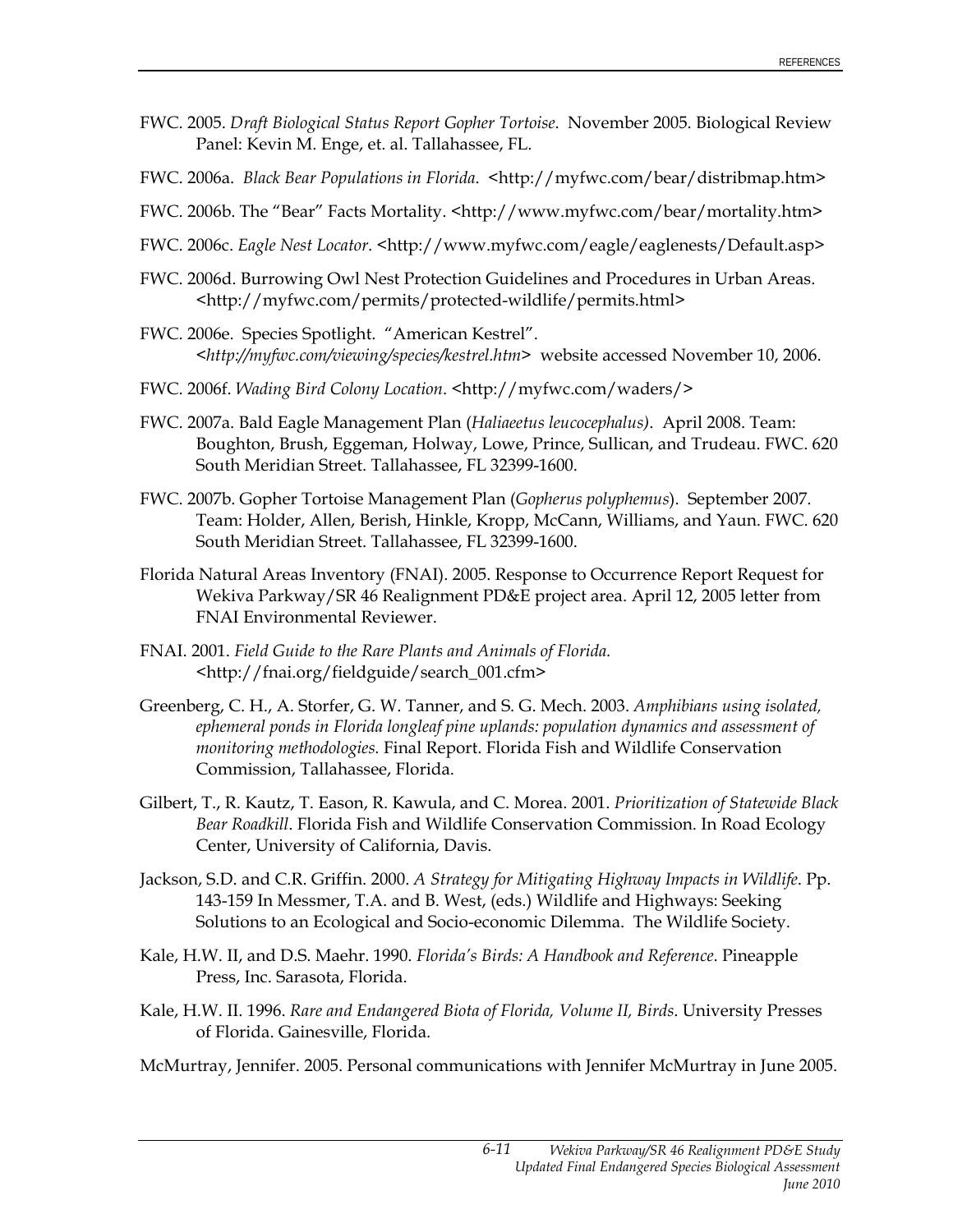- Cox, J, et al. 1994. *Closing the Gaps in Florida's Wildlife Habitat Conservation System*. Florida Game and Fresh Water Fish Commission, Office of Environmental Services. Tallahassee, Florida.
- Defenders of Wildlife. undated, circa 2001. *Proposed Beltway Link Threatens Wekiva River Basin*. <www.defenders.org/wildlife/flbears/news/page6.pdf>
- Fitzpatrick, J. W., G.E. Woolfenden and M.T. Kopeny. 1991. *Ecology and Development-Related Habitat Requirements of the Florida Scrub Jay* (*Aphelocoma coerulescens*). Florida Game and Fresh Water Fish Commission, Non-game Wildlife Program Technical Report No. 8 Tallahassee, Florida.
- Florida Department of Environmental Protection (FDEP). 2003. *Wildlife Use and Interactions with Structures Constructed to Minimize Vehicle Collisions and Animal Mortality along SR 46, Lake County FL.* Contract No. BD-162. Final Report. October 2003. Submitted by Principal Investigators: Gregg Walker, M.S. and Jo Anna Baber, B.S.
- FDEP. Division of Recreation and Parks. 2005. Personal communications with John Fillyaw, Park Manager, and Amy Giannotti, Biologist. Wekiva River Basin State Park. Apopka, FL.
- FDEP. 2005. *State Secures Land for Preservation of Wekiva River Basin*. News Release: July 26, 2005.
- FDEP. 2006. *Wekiva River Aquatic Preserve*. 3900 Commonwealth Boulevard Tallahassee, Florida. http://www.dep.state.fl.us/coastal/sites/wekiva/
- FDEP. 2008. Chapter 62-302.700 *Special Protection, Outstanding Florida Waters, Outstanding National Resource Waters.* Final rule 12/7/2006. web accessed 2/26/2008. <https://www.flrules.org/gateway/ChapterHome.asp?Chapter=62-302>
- Florida Division of Forestry (FDOF). 2006. *Seminole State Forest. <*http://www.fldof.com/state\_forests/seminole.html>
- FDOF. 2007.Personal communications with Joe Bishop, Forestry Supervisor II, Seminole State Forest. January 24, 2007.
- Florida Department of Transportation (FDOT). 1999. *The Florida Land Use, Cover and Forms and Classification System*. Third edition.
- Florida Fish and Wildlife Conservation Commission (FWC). 1991. *Florida's Breeding Bird Atlas, a Collaborative Study of Florida's Birdlife*. <http://myfwc.com/bba.maps.htm>
- FWC. 2002. *Selected GIS Data Layers*. Office of Environmental Services Habitat Protection Planning Section. Tallahassee, FL.
- FWC. 2004. Osprey Nest Removal Policies. <http://myfwc.com/permits/protectedwildlife/permits.html>
- FWC. 2005. Response to Occurrence Report Request for Wekiva Parkway/SR 46 Realignment PD&E project area. May 05, 2005 letter.